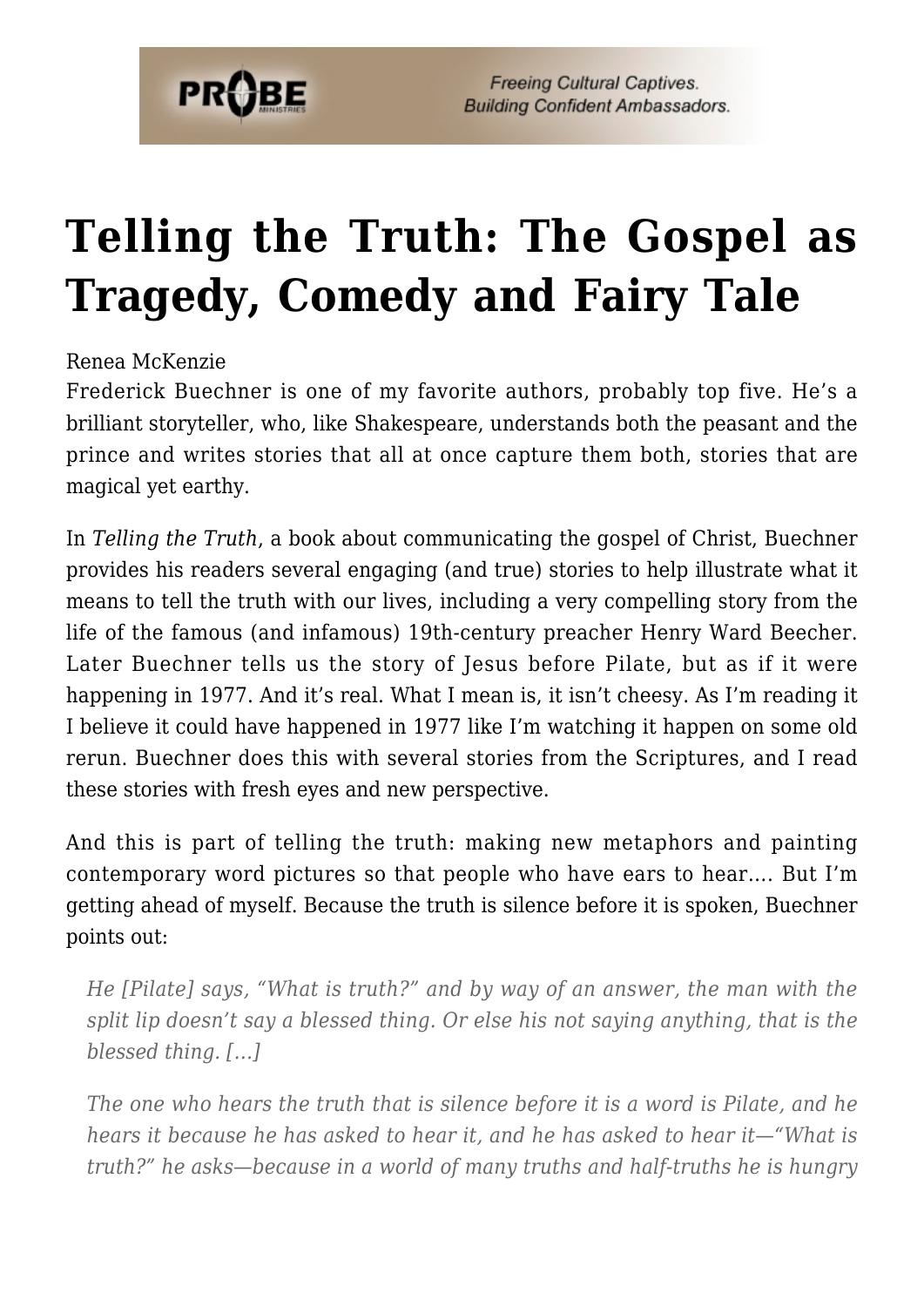

*for truth itself or, failing that, at least for the truth that there is no truth. We are all of us Pilate in our asking after truth, and when we come to church to ask it, the preacher would do well to answer us also with silence because the truth and the Gospel are one, and before the Gospel is a word, it too like truth is silence—not an ordinary silence, silence as nothing to hear, but silence that makes itself heard if you listen to it the way Pilate listens to the silence of the man with the split lip. The Gospel that is truth is good news, but before it is good news, let us say that it is just news. Let us say that it is the evening news, the television news, but with the sound turned off.*

*Picture that then, the video without the audio, the news with, for the moment, no words to explain it or explain it away, no words to cushion or sharpen the shock of it, no definition given to dispose of it with…. [{1}](#page-3-0)*

<span id="page-1-1"></span><span id="page-1-0"></span>We are all of us the preacher too—we do call ourselves evangelicals, after all—and we would all do well to reacquaint ourselves with the silence that is, the silence that speaks into the silence that isn't, the silence of the rocks crying out Jesus' gospel truth. So how do we listen to the pregnant silence? How do we grab hold of the gift of truth Jesus is offering *us* as he offered to Pilate when Pilate asked after it? One way we do this, Buechner tells us, is by listening to our lives. All of it  $\{2\}$ : the tragedy, the comedy, and the fairy tale. Your car that was stolen, your marital affair, your friend who betrayed you, the iPhone you own but can't afford, the self-righteousness you feel about someone else's affair, materialism, tax-collecting…that is the *tragedy*. And the *comedy* is that part which is both your wedding day and the day you fall in the toilet because he left the seat up, both "a kind of terrible funniness and of a happy end to all that is terrible".  $\{3\}$ 

<span id="page-1-2"></span>Finally, we must listen to our lives within the overarching framework of *fairy tale*. Because the tragic and the comic isn't all that's there. The fairy tale is the spell lifted and the Beast becoming on the outside the handsome prince he had become on the inside; it's the beautiful step-sisters whose feet turned out to be too fat and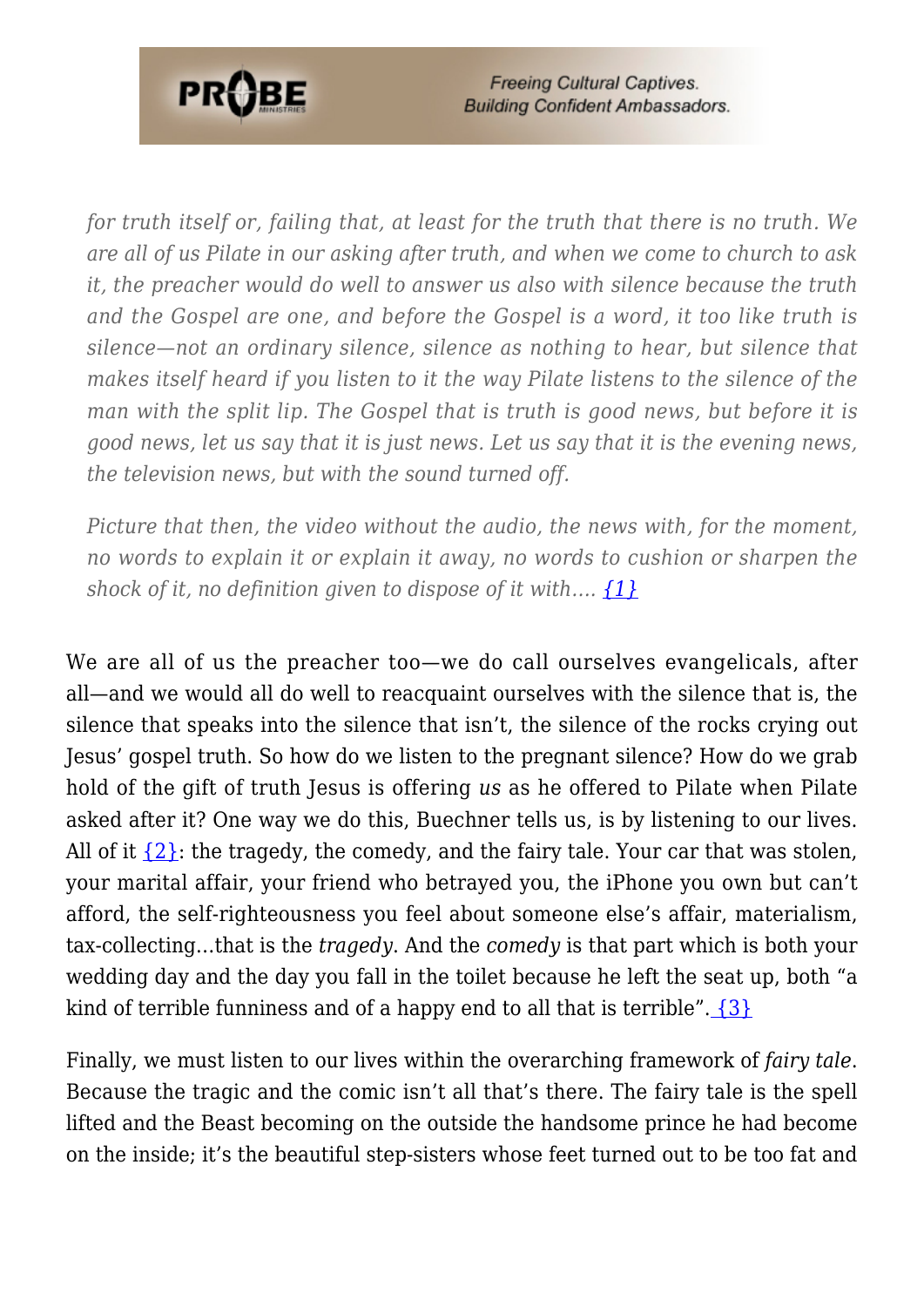

ugly like the sisters were in their hearts; it is those moments in our lives when we give to the least of these in spite of ourselves because once upon a time we climbed up the tree a cold opportunist and climbed down a caring, and cared for, philanthropist.

This listening to life—our own lives and the lives of others, the darkness and joyousness and impossible possibility of transformation into newness that we all share—listening to all of it in the silence before we finally but restlessly fall asleep or start our car or pour our coffee; and then also listening to the rustling of our tossing and turning, the cranking of the engine, the brewing of our coffee…this listening enables us to tell the truth.

Coupled with this Buechner reminds us we must also listen to the artists of our time and the times before us:

*There would be a strong argument for saying that much of the most powerful preaching of our time is the preaching of the poets, playwrights, novelists because it is often they better than the rest of us who speak with awful honesty about the absence of God in the world, and about the storm of his absence, both without and within, which, because it is unendurable, unlivable, drives us to look to the eye of the storm. [{4}](#page-3-3)*

<span id="page-2-0"></span>We would of course add the film writer / director. Fiction is such an important informer of the gospel, I cannot image how shallow my theology would be without it. Likewise, if I didn't discipline myself to listen to others, my theology would be shallow. And I recognize that some are gifted with a propensity for listening to nature, some to microbiology, some to art, some to numbers, some to everyday chores. But we each of us regardless of which comes more naturally can grow through the Holy Spirit in our spiritual ability to listen. More importantly, we all must learn to lean on one another: he who has ears for music learns from she who has ears for engineering, for example—and she learns from him, too.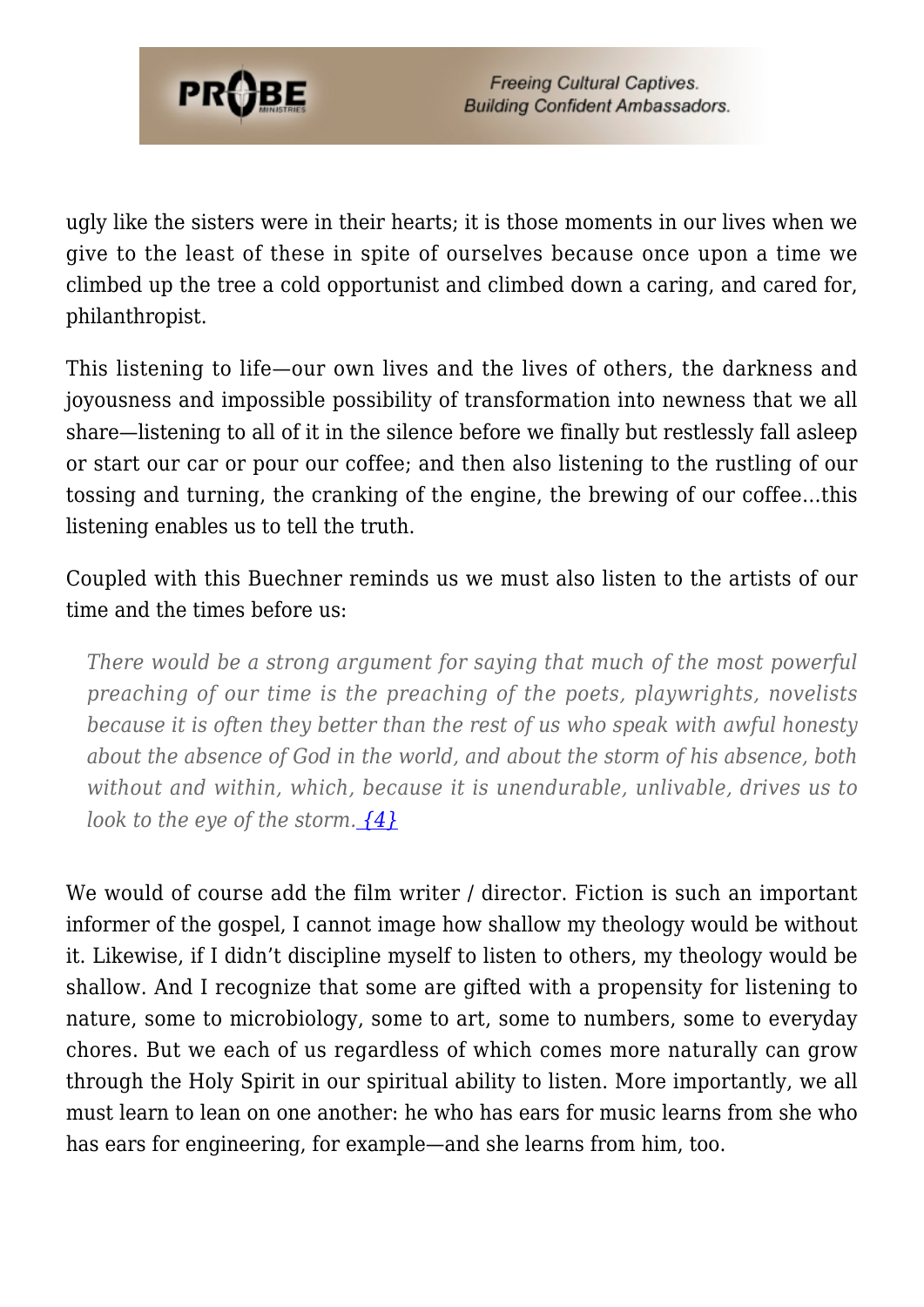

**Freeing Cultural Captives. Building Confident Ambassadors.** 

*Telling the Truth: The Gospel as Tragedy, Comedy, and Fairy Tale* is a small book divided into four chapters that brings us a refreshing look at sharing the gospel. It's refreshing because it is the whole, honest truth, not only about the world, but about our own hearts. "So if preachers or lecturers are going to say anything that really matters to anyone including themselves," Buechner, the ordained, "parttime novelist, Christian, pig"  ${5}$  knowingly tells us,

<span id="page-3-5"></span>*they must say it not just to the public part of us that considers interesting thoughts about the gospel and how to preach it, but to the private, inner part too, to the part of us all where our dreams come from, both our good dreams and our bad dreams, the inner part where thoughts mean less than images, elucidation less than evocation, where our concern is less with how the gospel is to be preached than with what the gospel is and what it is to us. They must address themselves to the fullness of who we are and the emptiness too, the emptiness where grace and peace belong but mostly are not, because terrible as well as wonderful things have happened to us all. [{6}](#page-4-0)*

<span id="page-3-6"></span>And so, Buechner being a gifted, contemplative listener to life and literature, uses everyday life to tell gospel history in fresh ways, and uses those stories together with the poetry of the prophets, the magic of familiar fairy tales, and the masterpieces of some of Buechner's favorite writers to tell the truth, which is the gospel, in hopes that his telling the truth will help us tell it too.

<span id="page-3-0"></span>[1.](#page-1-0) Buechner, Frederick, *Telling the Truth: The Gospel as Tragedy, Comedy, and Fairy Tale* (HarperCollins, NY, 1977), p. 14

- <span id="page-3-1"></span>[2.](#page-1-1) Ibid, p. 34
- <span id="page-3-2"></span>[3.](#page-1-2) Ibid. p. 6.
- <span id="page-3-3"></span>[4.](#page-2-0) Ibid, p. 44.

<span id="page-3-4"></span>[5.](#page-3-5) Buechner, A film about writer and minister Frederick Buechner, directed by**:**